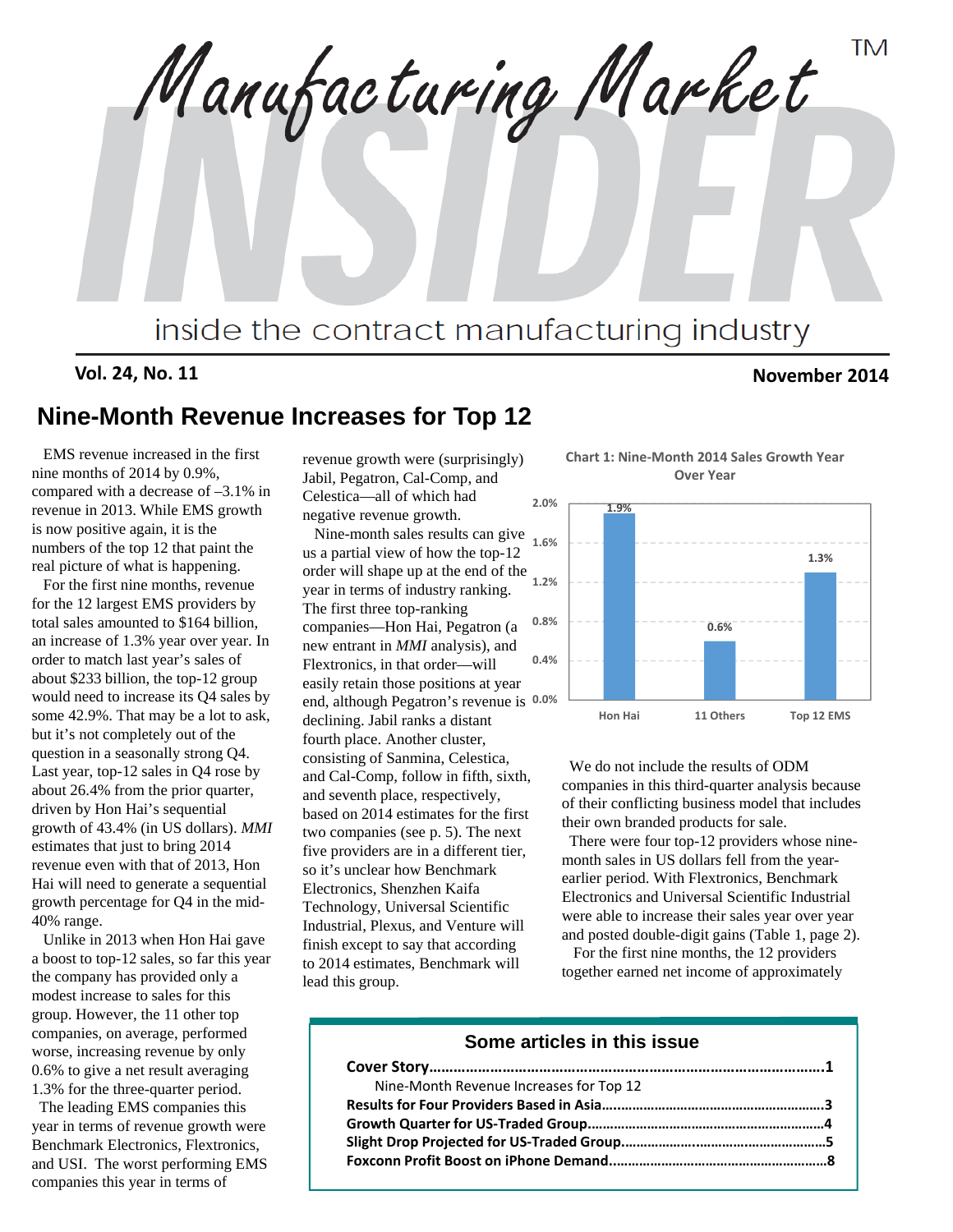|                                                |                   |                           |           |                 |                       |                         |         |                         |                         |                         |        | Table 1: Q3 and Nine-Month 2014 Results for the 12 Largest EMS Providers (US\$M or %) |         |                               |                               |
|------------------------------------------------|-------------------|---------------------------|-----------|-----------------|-----------------------|-------------------------|---------|-------------------------|-------------------------|-------------------------|--------|---------------------------------------------------------------------------------------|---------|-------------------------------|-------------------------------|
| <b>Company</b><br>(in order of<br>9-mo. sales) | Head-<br>quarters | Reports Q3 '14<br>in US\$ | sales     | Q2 '14<br>sales | Qtr.-<br>qtr.<br>chg. | Q3 '13 Yr.-yr.<br>sales | chg.    | Q3 '14<br>net<br>profit | Q2 '14<br>net<br>profit | Q3 '13<br>net<br>profit | sales  | Q1-3 '14 Q1-3 '13 Yr.-yr.<br>sales                                                    | chg.    | $Q1-3$<br>$'14$ net<br>profit | $Q1-3$<br>$'13$ net<br>profit |
| Hon Hai<br>(Foxconn)                           | Taiwan            |                           | No 30,900 | 29,442          | 5.0                   | 31,092                  | $-0.6$  | 1100                    | 676                     | 1040                    | 89,744 | 88,029                                                                                | 1.9     | 2447                          | 2153                          |
| Pegatron                                       | Taiwan            | No                        | 7600      | 7112            | 6.9                   | 8224                    | $-7.6$  | 153                     | 50                      | 80                      | 21,234 | 22,565                                                                                | $-5.9$  | 294                           | 204                           |
| Flextronics                                    | Singapore         | Yes                       | 6529      | 6643            | $-1.7$                | 6410                    | 1.8     | 139                     | 174                     | 118                     | 19,895 | 17,497                                                                                | 13.7    | 356                           | 151                           |
| Jabil                                          | Florida           | Yes                       | 4056      | 3786            | 7.1                   | 4514                    | $-10.1$ | $-26$                   | 188                     | 127                     | 11,419 | 12,876                                                                                | $-11.3$ | 124                           | 265                           |
| Sanmina                                        | California        | Yes                       | 1686      | 1605            | 5.1                   | 1505                    | 12.0    | 133                     | 21                      | 39                      | 4768   | 4422                                                                                  | 7.8     | 174                           | 79                            |
| Celestica                                      | Canada            | Yes                       | 1423      | 1472            | $-3.3$                | 1492                    | $-4.6$  | 34                      | 41                      | 63                      | 4207   | 4359                                                                                  | $-3.5$  | 113                           | 102                           |
| Cal-Comp                                       | Thailand          | No                        | 1205      | 1042            | 15.6                  | 971                     | 24.2    | 6.4                     | 3                       | 7.0                     | 3199   | 3370                                                                                  | $-5.1$  | 14                            | 18                            |
| <b>Benchmark</b><br>Electronics                | Texas             | Yes                       | 731       | 717             | 2.0                   | 600                     | 22.0    | 17                      | 22                      | 24                      | 2088   | 1750                                                                                  | 19.3    | 58                            | 44                            |
| Shenzhen Kaifa                                 | China             | No                        | 700       | 579             | 21.0                  | 593                     | 18.1    | 24                      | 17                      | 5                       | 1950   | 1794                                                                                  | 8.7     | 22                            | 24                            |
| Universal<br>Scientific<br>Industrial          | China             | No                        | 673       | 565             | 19.2                  | 655                     | 2.8     | 26.6                    | 25.7                    | 21.3                    | 1921   | 1686                                                                                  | 13.9    | 79.3                          | 57                            |
| Plexus                                         | Wisconsin         | Yes                       | 621       | 558             | 11.3                  | 568                     | 9.3     | 25                      | 18                      | 24                      | 1712   | 1698                                                                                  | 0.9     | 61                            | 66                            |
| Venture                                        | Singapore         | No                        | 462       | 471             | $-2.0$                | 464                     | $-0.5$  | 27.8                    | 26.9                    | 28                      | 1415   | 1364                                                                                  | 3.7     | 80                            | 74                            |
| Total/avg.                                     |                   |                           | 56,586    | 53,990          | 4.8                   | 57,087                  | $-0.9$  | 1659                    | 1264                    | 1577                    |        | 163,551 161,409                                                                       | 1.3     | 3821                          | 3235                          |
| Total/avg.<br>without Hon<br>Hai               |                   |                           | 25.686    | 24,548          | 4.6                   | 25,995                  | $-1.2$  | 559                     | 588                     | 536                     | 73,807 | 73,380                                                                                | 0.6     | 1374                          | 1082                          |

These are the 12 largest EMS providers based on total sales. Results in non-US currencies were converted to US dollars by applying a three-month average exchange rate for the corresponding quarter. Average exchange rates were based on monthly 2013 and 2014 data from the US Federal Reserve. Company net profits shown here are attributable to shareholders. Net profit totals are approximate because not all companies follow the same accounting standard.

\$3.8 billion, increased by 18.1% from a year earlier. (The net income total is approximate because not all companies follow the same accounting standard.) Because nine-month sales increased by 1.3%, net income increased faster than sales did. While there are a few companies with a net overall decline in profit, this positive increase shows that the EMS industry is starting to produce some good profits. Overall net margin for the first three quarters was about 2.3%. Hon Hai contributed about 64% of net income for the period while generating 55% of sales.

3Q2014 sales for the top 12 totaled \$56.5 billion, up 4.8% sequentially, and declined by 0.9% year over year. Nine companies grew their sales from the prior quarter, led by Shenzhen Kaifa with a 21% increase, in US dollars. USI also reported a sequential gain in double digits (Table 1). On a year-over-year basis, seven providers, including Flextronics, succeeded in growing their Q3 sales. These increases, including double-digit gains at Sanmina, Cal-Comp, Benchmark

Electronics, and Shenzhen Kaifa, more than offset the declines at the five other companies. In this quarterly comparison, the presence of Hon Hai was a positive. Excluding Hon Hai, Q3 growth would have been a decline of 1.2%, meaning that the EMS giant added 0.3 percentage points to the top-12's year-over-year growth (Chart 2).

**‐0.8%** Net income for the top 12 in Q3 amounted to approximately \$1.7 billion for a net margin of about 2.9%. Without Hon Hai, combined net margin would have been 2.2%. Sanmina, Plexus, and Venture recorded net margins of 4% or better. Top-12 net income increased about 5.2% year over year, despite the 0.9% sales decline. Though seven out of 12 providers raised their Q3 net income from a

year earlier, these improvements were more than offset by lower net income results

for the remaining five companies.

But on a sequential basis, the top 12's net income growth in Q3 far outstripped sales growth. Net income surged about 31.3% quarter on quarter, while sales increased 4.8%. The net income gains at eight companies more than offset declines at the four other companies (Table 1). These results are positive signs for the EMS industry in 2014.

**Chart 2: 3Q2014 Sales Growth Year Over Year**

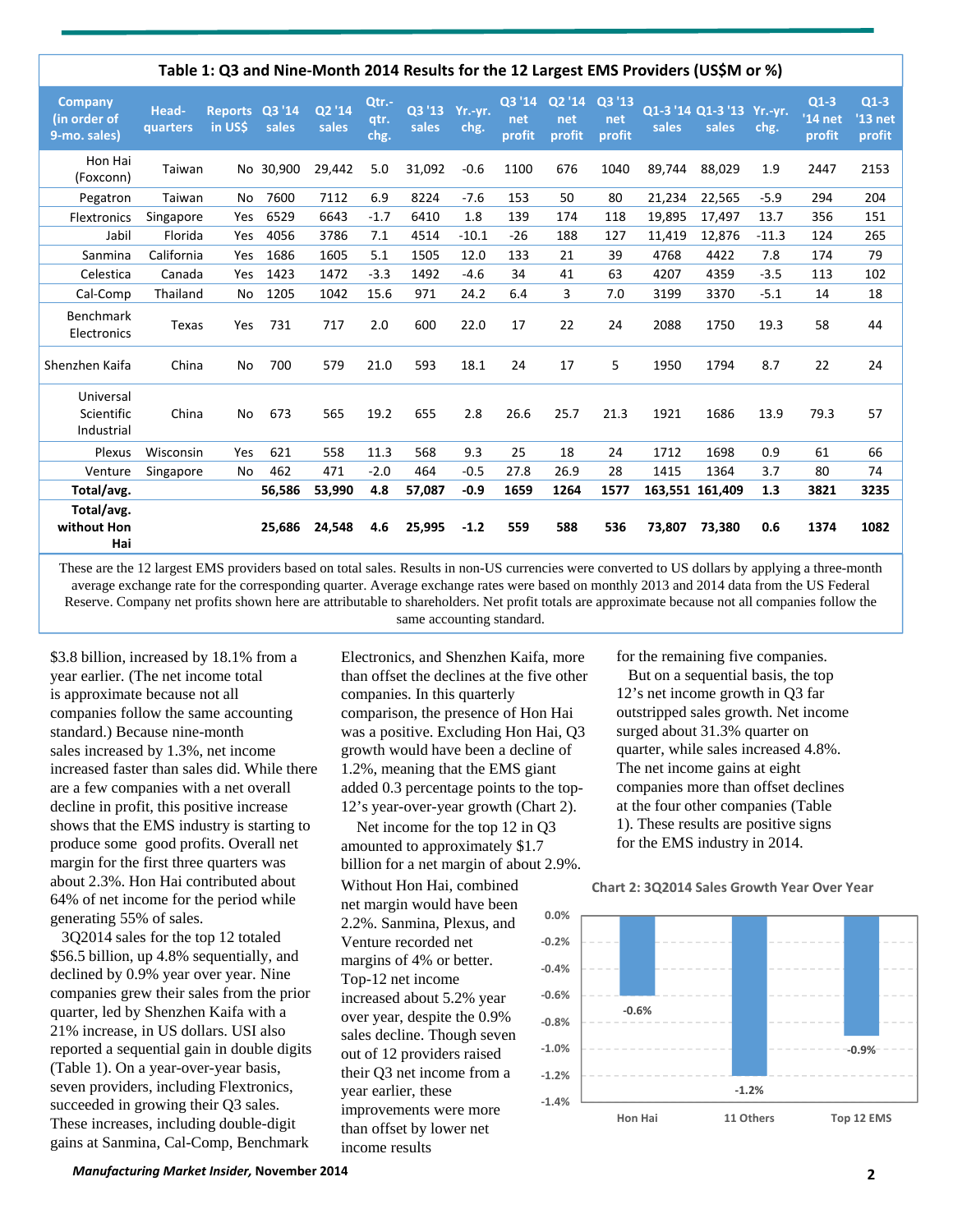# *Results for Four Providers Based in Asia*

For the third quarter, **Hon Hai Precision Industry** recorded sales of NT\$950 billion (US\$30.9 billion) (up 3% y-o-y, up 8% q-o-q).

Due to better product mix and operating efficiency, 3Q14 gross margin was maintained at 7.1% (vs. 7.1% a year ago and 7.1% a quarter ago), but likely offset by higher wages on labor shortage. Due to higher operating expenditures, the 3Q14 operating margin dropped to 3.3% (vs. 3.5% a year ago and 3.2% a quarter ago). The higher-than-expected operating expenditure was due to R&D and sales expense for new business (like 4G).

Hon Hai recognized strong nonoperating income of NT\$10 billion (US\$325.5 million) (vs. NT\$4 billion a year ago and NT\$4 billion a quarter ago). The strong non-operating gain was likely driven by forex gain due to NTD depreciation against the USD. Given the better-than-expected nonop gain, 3Q14 net income improved to NT\$34 billion (US\$1.1 billion) (up 11% y-o-y and 69% q-o-q, or EPS of NT\$2.3).

Due to solid iPhone 6 and iPhone 6+ shipments, Hon Hai's management guided 4Q14 sales, margins, and net income to all improve on a q-o-q basis. Hon Hai's robust iPhone orders (including assembly and components), new 12.9" iPad shipments, rising cloud product sales, and new 4G and Intranet operations are kicking in to increase its business growth easily.

**Pegatron Corp.** reported Q3 sales of NT\$236.7 billion (US\$7.6 billion), an increase of 11.4% sequentially. Pegatron's operating margin improved to 3.0% in 3Q14, vs. 2Q14's 2.7%. Pegatron attributed the margin expansion to a favorable sales mix, improved production yield, and reversal of inventory reserve. Without the one-off reversal of inventory reserve, Pegatron's 3Q14 operating margin would be 2.8%. Pegatron reported net income of NT\$4.7 billion (US\$153 million), an increase of 216% sequentially.

Pegatron guided for notebook shipments to grow 20–30% q-o-q, motherboard and desktop shipments combined to decline 0–5% q-o-q, and noncomputing sales to grow by 40– 50% q-o-q.

As for the market's speculation that Pegatron may produce 5.5" iPhones, it's unlikely in 4Q14. As per our understanding, the major bottleneck for 5.5" iPhone production is the supply of in-cell display. Until the bottleneck is fully resolved, Apple is unlikely to add a new assembler like Pegatron to produce 5.5" iPhones. However, even without 5.5" orders, Pegatron still has a 4.7" order backlog that will support strong growth in 4Q14. Pegatron currently supplies 30– 40% of 4.7" iPhones.

**VTech Holdings** reported first-half results for the six months ended 30 September 2014, wherein sales were US\$901 million in 1H15, up 1% y-oy. Gross margin further expanded 50 bps y-o-y to 32.2% in 1H15, thanks to lower raw materials costs and efficiency gains. Operating margin expanded 80 bps y-o-y to 12.6% in 1H15, thanks to selling expenses and R&D savings.

Net profit was US\$103M, up 8% yo-y. EPS was US\$0.41 in 1H15 (up 7% y-o-y) and dividend per share was US\$0.17, up 6% y-o-y.

Vtech's sales growth in North America (NA) was 1%, Europe 2%, APAC 17%, and Rest of World –8% in 1H15. In NA, telecommunication (TEL) sales increased 7% y-o-y thanks to increased sales from new products (commercial phones, baby monitors, etc.) and market share gain in residential phones. But electronic learning products (ELP) sales declined 11% y-o-y in NA, dragged down by a decline in platform product sales. In Europe, TEL sales declined 2% due to weak sales of residential phones, partially offset by growth in new products. ELP sales were flat in Europe in 1H15, with higher standalone product sales but lower platform product sales. Vtech was ranked the number-one infant toy manufacturer in the US, UK, France, and Germany.

Vtech management expects a slight decline in ELP sales in FY15, with a continuously challenging outlook for platform products offset by growing standalone product sales. TEL may continue the positive momentum in 2H15, thanks to market share gain in residential phones and more contributions from new products. CMS is expected to grow in FY15 thanks to new customer additions and order increases. Overall, management expects a mild growth in top line for Vtech with stable/improving margins.

**Venture Corp.** reported 3Q14 net income of S\$36.1 million (US\$27.8 million), ~10% weaker than the previous quarter, driven primarily by weaker revenue of S\$599 million (US\$461.5 million) (+1.7% y-o-y, – 0.4% q-o-q) and a higher effective tax rate due to the expiry of some tax incentives in Singapore. The Test & Measurement (T&M)/Medical/Other segment registered impressive revenue growth of 26% y-o-y due to the contribution from new products and initiatives, especially in the life sciences space. This was partly offset by a –35% y-o-y revenue decline in the PC peripherals and data storage segment, where impact from the Honeywell-Intermec M&A continued. However, the sequential margin improvement trend continued, with the profit before tax margin improving from 6.2% in Q2 to 6.8% in Q3 (vs. 6.0% in 3Q13).

*Management's take on customer activity, margins, and 3-D printing* Customer activity: Management believes the recent spin-off by Agilent into two focused businesses—Keysight Test and Measurement (T&M) and Agilent (life sciences)—will result in more opportunities but continued M&A in the industry. Wage inflation remains one of the key challenges. Margin improvement is sustainable and was driven by initiatives to target more value-added products compared to conventional EMS, a strategy that will continue. 3-D printing: The recent announcement of HP's entry into 3-D printing is encouraging, but the company believes it is still very early stage, and premature to assume a positive impact on Venture.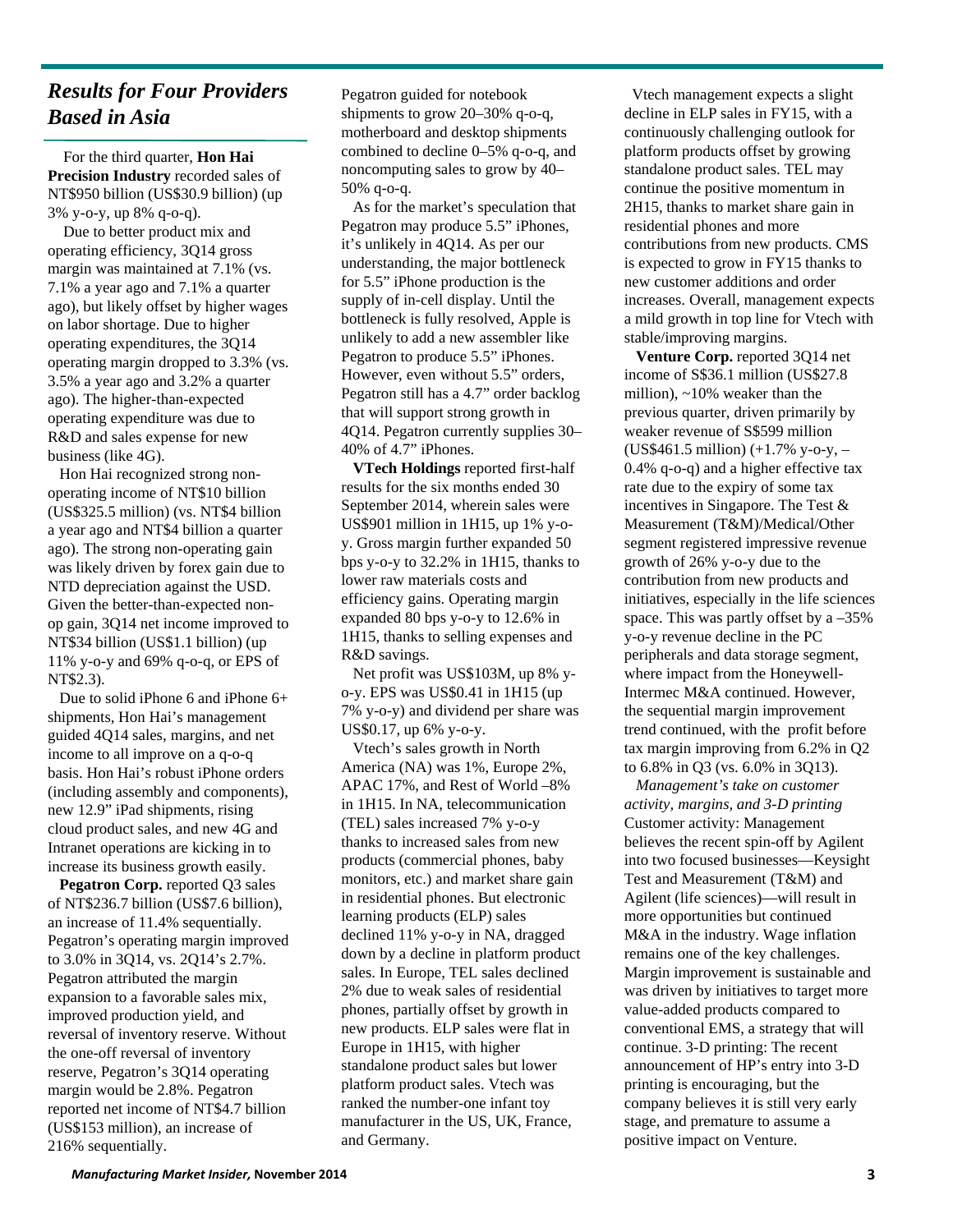# *Growth Quarter for US-Traded Group*

Combined Q3 sales for the six largest US-traded EMS providers rose, on a sequential basis, but declined by 0.3 percent on a year-over-year basis, an outcome that might raise eyebrows, as last year (2013), the group reported an increase of 3.5%.

Revenue for the six providers totaled \$15.04 billion, up 1.8% sequentially, and declined by 0.3% year over year. Year-on-year growth at Benchmark Electronics was the highest, at 22%; Sanmina was at 12%, Plexus 9.3%, and Flextronics at 1.8%. Companies whose revenue declined were Jabil at 10% and Celestica at 4.6%. Benchmark Electronics and Sanmina were the only providers with double-digit gains. Plexus and Jabil increased their sales with respect to the prior quarter, supplying most of the push for the group's sequential growth in Q3 (Table 1A below). In this comparison, Plexus led the way with a double-digit increase.

Actual Q3 sales were \$426 million, or 3% above *MMI's* estimate for the quarter (Aug., p. 5). The sequential growth was 1.8%, whereas *MMI*'s projection was a decline of 1.5%, so the group beat *MMI'*s estimate by over 3 percentage points. *MMI* based its estimates on the midpoint of each company's sales guidance for Q3. Four out of six companies reported sales above the midpoint of their guidance, with Jabil hitting the high end of its guidance and Benchmark Electronics exceeding it.

It follows that group revenue for the first nine months of 2014 also beat *MMI*'s projections. For the period, combined sales came in at \$44.1 billion, 102 basis points above the newsletter's estimate of \$43.6 billion, and revenue increased 3.5% year over year. Four companies succeeded in growing their nine-month sales from the year-earlier period: Benchmark Electronics posted the highest growth at 19.3%, Flextronics with 13.7%, Sanmina with 7.8%, and Plexus with 0.9%. Jabil had a double-digit decline of 11.3% and Celestica's sales went down 3.5% (Table 1A).

Five out of six providers follow GAAP accounting rules, while the sixth, Celestica, adheres to IFRS reporting standards. For the five GAAP companies, GAAP gross margin in Q3 was a combined 8.4%, up 10 basis points sequentially but down 10 basis points year over year. Only Jabil was able to raise its gross margins sequentially, while only Sanmina accomplished yearover-year growth (Table 1A).

Together, the five companies produced a GAAP operating margin of 2.6%, up 40 basis points sequentially but down 10 basis points year over year. Plexus, as usual, posted the highest gross margin for Q3 and took the prize for the quarter's highest operating margin with a 4.7% result. Three out of five providers improved their operating margins from the prior quarter; only Benchmark Electronics endured a decline. Compared with a year earlier, margin increases occurred at Flextronics and Sanmina.

As for the lone IFRS reporting company, Celestica raised its operating margin both sequentially and year on year (Table 1A).

On a sequential basis, GAAP net income for the three companies in Q3 declined, wherein the major hit was taken by Jabil, with decline of 113%. The collective net income of \$287.1 million declined by 32.2% compared to the prior quarter. By contrast, sales went up 2.4%. Only two companies increased their net income quarter on quarter, and four out of five showed a double-digit decline compared to the prior quarter. But on a year-over-year basis, net income dropped by 13.5%, while sales rose by 0.2%. Jabil was largely responsible for this decline, though net income also fell at Benchmark Electronics. Q3 net margin for the GAAP reporting companies was 2.1%, down 40 basis points sequentially and down 180 basis points year over year.

For the first nine months of 2014, combined GAAP net income for the five companies increased by 28% to \$772.4 million. This increase was far better than their 4.3% jump in sales.



|                            |                 |                 |                       |                 |                 |                          |                          |                         |                          |                          |                         |                                         |       |       | Table 1A: Q3 and Nine-Month 2014 Results for the Six Largest US-Traded EMS Providers (US\$M or %) |                                          |         |                           |                           |
|----------------------------|-----------------|-----------------|-----------------------|-----------------|-----------------|--------------------------|--------------------------|-------------------------|--------------------------|--------------------------|-------------------------|-----------------------------------------|-------|-------|---------------------------------------------------------------------------------------------------|------------------------------------------|---------|---------------------------|---------------------------|
| Company                    | Q3 '14<br>sales | Q2 '14<br>sales | Qtr.-<br>gtr.<br>chg. | Q3 '13<br>sales | Yr.-yr.<br>chg. | Q3 '14<br>gross<br>marg. | Q2 '14<br>gross<br>marg. | Q3'13<br>gross<br>marg. | Q3 '14<br>oper.<br>marg. | Q2 '14<br>oper.<br>marg. | Q3'13<br>oper.<br>marg. | Q3 '14<br> net inc.  net inc.  net inc. | Q2'14 | Q3'13 | sales                                                                                             | Q1-3 '14   Q1-3 '13   Yr.-yr.  <br>sales | chg.    | $Q1-3$<br>'14 net<br>inc. | $Q1-3$<br>'13 net<br>inc. |
| Flextronics <sup>1,2</sup> | 6,529           | 6,643           | $-1.7$                | 6,410           | 1.8             | 5.6%                     | 5.6%                     | 7.3%                    | 2.5%                     | 2.5%                     | 2.2%                    | 138.9                                   | 173.9 | 118.2 | 19,895                                                                                            | 17,497                                   | 13.7    | 355.8                     | 150.5                     |
| Jabil                      | 4,056           | 3,786           | 7.1                   | 4,514           | $-10.1$         | 6.3%                     | 5.6%                     | 9.6%                    | 1.8%                     | 0.4%                     | 2.9%                    | $-26.1$                                 | 188.3 | 126.6 | 11,419                                                                                            | 12,876                                   | $-11.3$ | 123.5                     | 264.9                     |
| Sanmina                    | 1,686           | 1,605           | 5.1                   | 1,505           | 12.0            | 7.8%                     | 7.9%                     | 7.6%                    | 3.9%                     | 3.5%                     | 3.3%                    | 132.5                                   | 20.7  | 38.8  | 4,768                                                                                             | 4,422                                    | 7.8     | 174.1                     | 78.7                      |
| <b>Benchmark</b>           | 731             | 717             | 2.0                   | 600             | 22.0            | 7.6%                     | 8.1%                     | 7.6%                    | 3.3%                     | 4.1%                     | 3.5%                    | 17.2                                    | 22.2  | 23.7  | 2,088                                                                                             | 1,750                                    | 19.3    | 58.4                      | 43.7                      |
| Plexus                     | 621             | 558             | 11.3                  | 568             | 9.3             | 9.4%                     | 9.5%                     | 9.6%                    | 4.7%                     | 4.5%                     | 4.7%                    | 24.6                                    | 18.4  | 24.5  | 1.712                                                                                             | 1,698                                    | 0.9     | 60.6                      | 65.6                      |
| Subtotal/avg.              | 13,623          | 13,308          | 2.4                   | 13,597          | 0.2             | 8.4%                     | 8.3%                     | 8.5%                    | 2.6%                     | 2.2%                     | 2.7%                    | 287.1                                   | 423.4 | 331.8 | 39,882                                                                                            | 38.242                                   | 4.3     | 772.4                     | 603.4                     |
| Celestica                  | 1,423           | 1,472           | $-3.3$                | 1,492           | $-4.6$          | 7.2%                     | 6.9%                     | 8.1%                    | 3.0%                     | 2.9%                     | 2.7%                    | 34.4                                    | 40.9  | 63.2  | 4,207                                                                                             | 4,359                                    | $-3.5$  | 112.6                     | 101.7                     |
| Total/avg.                 | 15,046          | 14,779          | 1.8                   | 15,088          | $-0.3$          |                          |                          |                         |                          |                          |                         |                                         |       |       | 44,089                                                                                            | 42,602                                   | 3.5     |                           |                           |

All results are based on GAAP except those of Celestica, which has adopted IFRS reporting. With the exception of sales, GAAP and IFRS results are not necessarily comparable. (1) Intangible amortization was subtracted from reported operating income. (2) Net income from continuing operations.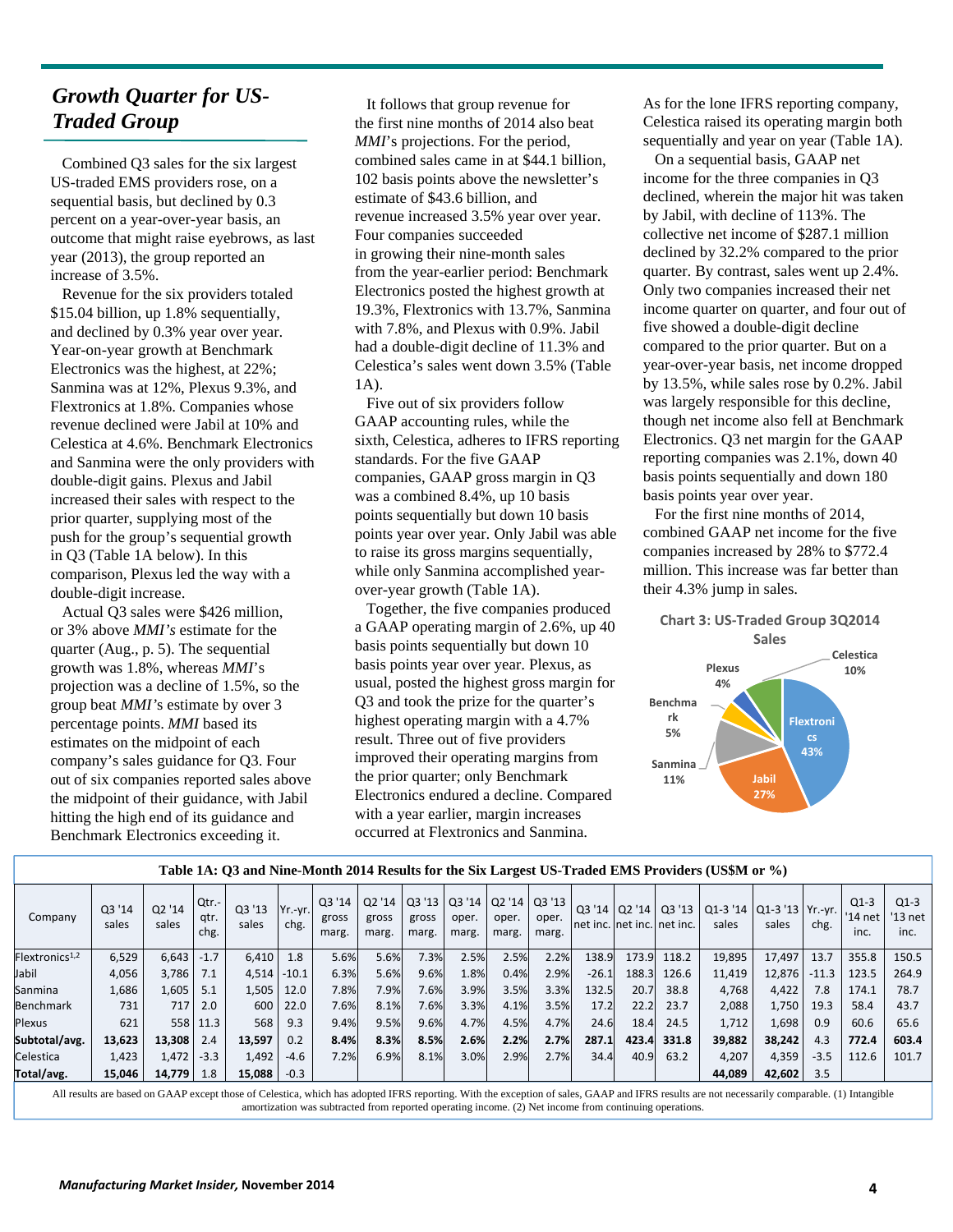# *Slight Drop Projected for US-Traded Group*

If the six largest US-traded EMS providers hit the midpoint of their Q4 sales guidance, 2014 will be another down year for the group as a whole. According to *MMI*'s Q4 estimates, which have been set equal to the midpoint of providers' guidance, the group's 2014 sales will decline slightly, by 0.2%. Group revenue for the year is estimated at \$58.3 billion, down from \$58.4 billion in 2013. If this estimate proves true, then 2014 will mark the third year of declining sales for the group, as 2013 revenue fell by 2%. Projected 2014 sales remain 2% below a post-recession high of \$59.5 billion in 2012.

In order to turn 2014 into a growth year, the six providers must generate Q4 sales of more than \$130 million above *MMI*'s estimate for the year. That means the providers would need to exceed the midpoint of their Q4 guidance by more than that amount on a combined basis.

*MMI* is projecting that Benchmark Electronics, Plexus, and Sanmina will be the providers to achieve sales growth for 2014. (In this analysis, Jabil's annual sales run from December to November.) Sales declines at the other three companies are projected to range from slight to modest except for Jabil, whose revenue is estimated to drop by 3.5% (Table 1B below).

While 2014 may end up with a decline, the estimate for combined Q4 sales does offer one hopeful sign.

Projected Q4 revenue of \$14.3 billion represents year-over-year growth of 2%. If such an increase were realized, then Q4 would be the second quarter in a row to show year-on-year growth. Two quarters would not constitute a trend, but they would show this group heading in the right direction. If the group is truly on a growth trajectory, that will be borne out in the next one or two quarters.

Estimates say Flextronics and Plexus will be the prime movers in the quarterly increase, with 15% and 18% increases at the midpoint of their guidance, respectively. *MMI*'s projections also indicate that two other companies will attain year-over-year growth for their Q4 sales. Sanmina's growth is expected to reach the single-digit threshold, while Celestica should eke out a slight gain. However, the declines at Jabil will be 16% (resulting from its loss of Blackberry), and at Benchmark Electronics 4% (Table 1B).

Compared with a year earlier, the group's Q4 revenue will tick downward by 3.6%, according to *MMI*'s forecast. Sequential increases at Plexus, Sanmina, and Celestica should be offset by drops at the other three companies (Table 1B).

Guidance suggests that adjusted EPS for Q4 will improve sequentially at Jabil, and at the midpoint of its guidance, the growth would be 100%. One can also infer from guidance that Flextronics and Celestica expect a sequential decline in their adjusted Q4 EPS. At the midpoint of their guidance, the decrease would be 23% at Flextronics and 8% at Celestica. No conclusions can be drawn from the guidance issued by the other three providers.

On a year-over-year basis, Q4 guidance implies that adjusted EPS willrise at Flextronics, Sanmina, and Plexus,with increases of 54%, 15%, and 15%, respectively, at the midpoint of their guidance. Guidance also suggests that the adjusted EPS in Jabil's quasi-Q4 (the November quarter) will fall from a year earlier, and the decline would be 100% at the guidance midpoint. No inferences can be made from the guidance of the other two providers. At the midpoint of their guidance, Celestica's and Benchmark Electronics' adjusted EPS would be at 0% (Table 1B).

#### **Chart 4: US Group Estimated Sales for 2014**



|                    |                       | Table 1B: 402014 Guidance and Estimates for the Six Largest US-Traded Providers (sales in \$B except as noted) |                 |                             |                 |                             |                            |               |                          |                                                  |               |                   |                               |                |                                                      |
|--------------------|-----------------------|----------------------------------------------------------------------------------------------------------------|-----------------|-----------------------------|-----------------|-----------------------------|----------------------------|---------------|--------------------------|--------------------------------------------------|---------------|-------------------|-------------------------------|----------------|------------------------------------------------------|
| Company            | O4 '14<br>guidance    | Q <sub>4</sub><br>midpoint                                                                                     | Q3 '14<br>sales | Qtr.-qtr.<br>estim.<br>chg. | Q4 '13<br>sales | $Yr.-yr.$<br>estim.<br>chg. | 2014<br>estimated<br>sales | 2013<br>sales | Esti-<br>mated<br>change | Q <sub>4</sub><br>guidance<br>adj. EPS* midpoint | Q4 EPS Q3 '14 | adj.<br>$EPS*$ \$ | EPS O-<br>chg. at<br>midpoint | O4 '13<br>adj. | <b>EPS Y-Y</b><br>chg. at<br><b>EPS*</b> \$ midpoint |
| <b>Flextronics</b> | $5.9 - 6.3$           | 6.1                                                                                                            | 6.5             | $-15%$                      | 5.3             | 15%                         | 25.90                      | 26.10         | $-0.8$                   | $0.18 - 0.22$                                    | 0.20          | 0.26              | $-23%$                        | 0.13           | 54%                                                  |
| Jabil              | $3.7 - 3.9$           | 3.8                                                                                                            | 4.0             | 0%                          | 4.5             | $-16%$                      | 15.21                      | 15.76         | $-3.5$                   | $(0.1) - 0.1$                                    | 0.00          | $-0.06$           | 100%                          | 0.60           | $-100%$                                              |
| Sanmina            | $1.6 - 1.65$          | 1.6                                                                                                            | 1.6             | 2%                          | 1.5             | 9%                          | 6.39                       | 6.21          | 2.9                      | $0.50 - 0.55$                                    | 0.53          | 0.53              | 0%                            | 0.46           | 15%                                                  |
| Celestica          | $1.375 -$<br>1.475    | 1.4                                                                                                            | 1.4             | 2%                          | 1.4             | 2%                          | 5.63                       | 5.64          | $-0.2$                   | $0.21 - 0.27$                                    | 0.24          | 0.26              | $-8%$                         | 0.24           | 0%                                                   |
|                    | Benchmark 710 - 740 M | 0.7                                                                                                            | 0.73            | $-1\%$                      | 0.75            | $-4%$                       | 2.80                       | 2.50          | 12.0                     | $0.41 - 0.45$                                    | 0.43          | 0.43              | 0%                            | 0.43           | 0%                                                   |
| Plexus             | 645 - 675 M           | 0.7                                                                                                            | 0.62            | 6%                          | 0.56            | 18%                         | 2.37                       | 2.22          | 6.8                      | $0.74 - 0.80$                                    | 0.77          | 0.74              | 4%                            | 0.67           | 15%                                                  |
| Total/avg.         |                       | 14.3                                                                                                           | 14.9            | $-3.6$                      | 14.05           | 2.0                         | 58.30                      | 58.43         | $-0.2$                   |                                                  |               |                   |                               |                |                                                      |

Q4 estimates equal midpoint of Q4 guidance. 2014 estimates equal nine-month sales plus midpoint of Q4 guidance. \*Adjusted EPS may not be comparable from company to company. For Jabil, 4Q2014 data correspond to the quarter ending November 2014.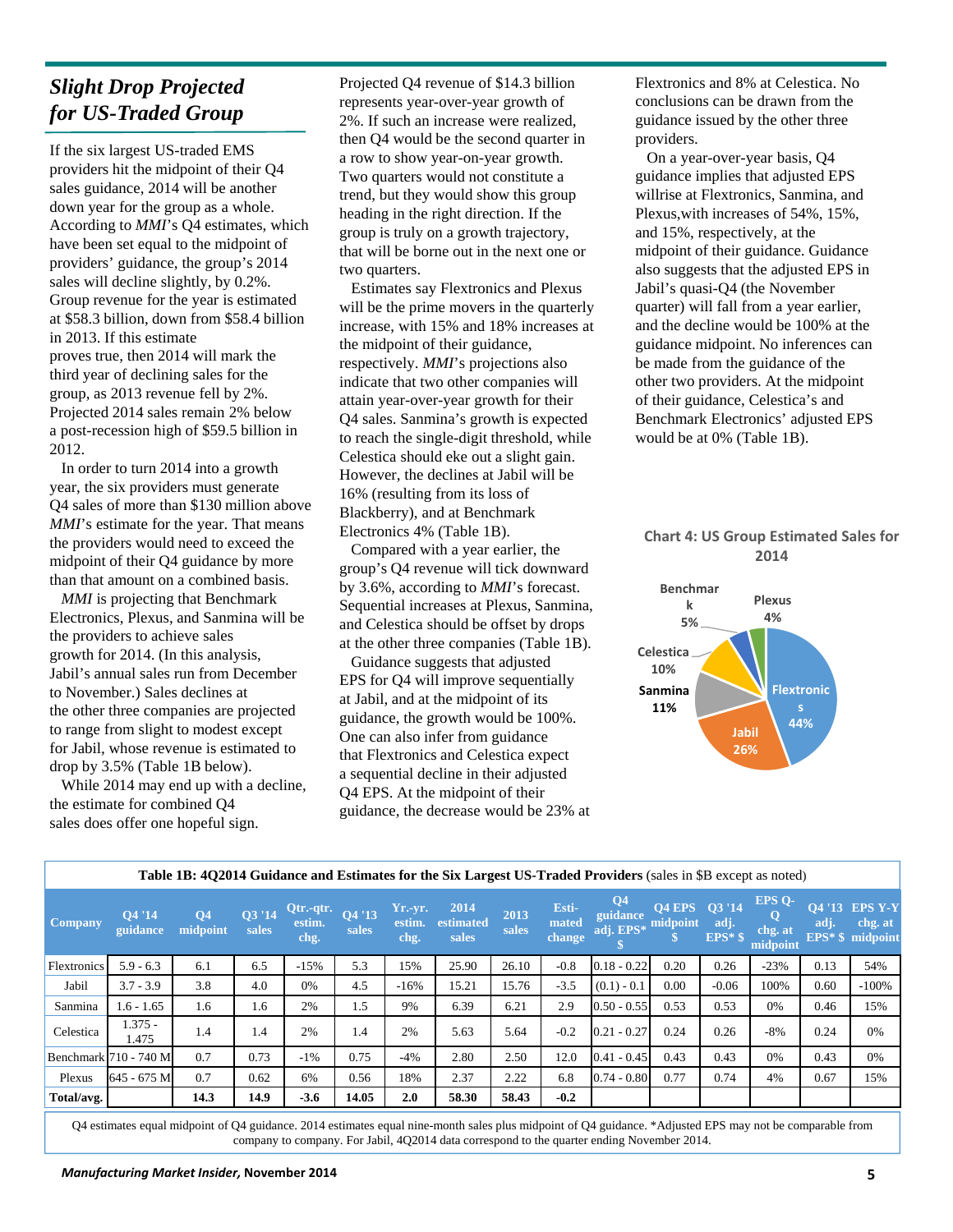### *Quarterly Results*

**Flextronics**. For its fiscal Q2 ended Sept. 26, 2014, the company reported sales of \$6.5 billion, within the company's previously provided revenue guidance of \$6.2 billion to \$6.6 billion. Second-quarter adjusted operating income increased 16% year over year to \$183 million and was at the high end of the company's previously provided guidance range of \$165 million to \$190 million.

The company's adjusted earnings per diluted share of \$0.26 in the second quarter were at the high end of the company's previously provided guidance of \$0.22 to \$0.26.

The Integrated Network Solutions (INS) segment (37% of sales) was down –4% q-oq, which was in line with previous expectations calling for low-single-digit sequential declines. For the December quarter, the company expects this segment to be flat sequentially. Finally, management noted that core telecom should be flat, with network declining slightly and servers/storage increasing slightly on a sequential basis.

Industrial & Emerging Industries (IEI) (17% of sales) was down –3% on a sequential basis, which was a slight miss relative to expectations calling for flat q-oq trends. Management noted that the December quarter should see strength in appliances and energy offset by softness in semi-cap and industrial. The company expects this segment to be stable on a sequential basis in the December quarter.

High Reliability Solutions (HRS) (13% of sales) was up  $+3\%$  q-o-q, which was better than expectations calling for the segment to be stable q-o-q. HRS is expected to be flat on a sequential basis in the December quarter. Finally, the company noted that it had above-average new bookings in the quarter, which should provide double-digit y-o-y growth in the future.

Consumer Technology Services (CTS)  $(33\% \text{ of sales})$  was down  $-1\%$  q-o-q, which was better than previous guidance calling for high-single-digit sequential declines. This segment is expected to be up by low single percentages q-o-q in the December quarter.

For the December quarter, Flextronics guided revenues/EPS to \$6.4–6.8 billion/\$0.24–0.28. Overall, the company is guiding sales ~\$100 million ahead of expectations and EPS in line.

On a segment basis, the company expects INS to be flat sequentially, IEI stable q-o-q, HRS flat q-o-q, and CTS up low single digits q-o-q. Positively, operating expenditure numbers continue to be in the ~\$200 million range and should remain there in the foreseeable future. Finally, expected capital expenditure levels should be lower than depreciation levels throughout 2015 and the company is targeting \$300–350 million for the full year.

Flextronics's inventory was down – 6% y-o-y to \$3.6 billion, while Accounts Receivable days grew +3 days on a sequential basis to 37. Notably, Accounts Payable days were down 1 day, causing overall cash cycle days to decrease 4 days q-o-q to 20.5.

**Sanmina Corp**. reported financial results for the Q4 and fiscal year ended September 27, 2014, wherein revenue for the fourth quarter was \$1.69 billion, compared to \$1.60 billion in the prior quarter and \$1.51 billion for the same period of fiscal 2013. Revenue for the fiscal year ended September 27, 2014 was \$6.22 billion, compared to \$5.92 billion for the fiscal year ended September 28, 2013.

GAAP operating income in the fourth quarter was \$61.5 million or 3.6% of revenue, compared to \$44.7 million or 3.0% of revenue for the same period a year ago. GAAP operating income for fiscal year 2014 was \$199.7 million, compared to \$157.6 million in fiscal year 2013. GAAP net income in the fourth quarter was \$132.5 million, compared to \$38.8 million for the same period a year ago. GAAP diluted earnings per share for the fourth quarter was \$1.52, compared to \$0.44 in the same period a year ago. GAAP net income for fiscal year 2014 was \$197.2 million, compared to \$79.4 million in fiscal year 2013. GAAP diluted earnings per share in fiscal year 2014 was \$2.27, compared to \$0.93 in fiscal year 2013.

Non-GAAP operating income in the fourth quarter was \$71.3 million or 4.2% of revenue, compared to \$55.7 million or 3.7% of revenue for the same period a year ago. Non-GAAP

operating income for the full fiscal year was \$234.0 million, compared to \$186.9 million for fiscal year 2013. Non-GAAP net income in the fourth quarter was \$53.4 million, compared to \$39.9 million for the same period a year ago. Non-GAAP diluted earnings per share for the fourth quarter was \$0.61, compared to \$0.46 in the same period a year ago. Non-GAAP net income for fiscal year 2014 was \$172.5 million, compared to \$123.4 million in fiscal year 2013. Non-GAAP diluted earnings per share in fiscal year 2014 was \$1.99, compared to \$1.44 in fiscal year 2013.

Regarding the business segments, the Communications Networks segment was up  $+3.6\%$  q-o-q (-2.9%) y-o-y) with stable demand, the Industrial/Medical/Defense segment overall was up  $+7.3\%$  q-o-q  $(+37.8\%$ y-o-y),

industrial and medical were up with defense slightly down, the Computing and Storage segment was up +8.9% q-o-q  $(+10.7\%$  y-o-y) with new projects beginning to ramp, and the Multimedia segment was down –1.7%  $q$ -o- $q$  (+7.7% y-o-y) but the company noted that demand was stable during the quarter.

The company guided the December quarter to \$1.65–1.70 billion/\$0.55– 0.60. From an end-market viewpoint, the company expects the following on a sequential basis: Communications Networks to remain stable, Defense/Industrial/Medical to be up, Computing & Storage to increase, and Multimedia to see some declines. Wrapping up income statement line items, the company guided gross margins to 7.7–8.1%, operating expenditure to \$65–67 million, other expense \$5–7 million, tax rate 16.5%, on 87 million shares. Finally, the company noted that capital expenditure should be \$25 million and D&A expense should come in at \$25 million as well.

**Benchmark Electronics, Inc.** reported 3Q2014 revenue of \$731 million, increased 2% from 2Q2014 and 22% from 3Q2013. The company incurred a \$5 million charge (\$0.09 per share) for the write‐down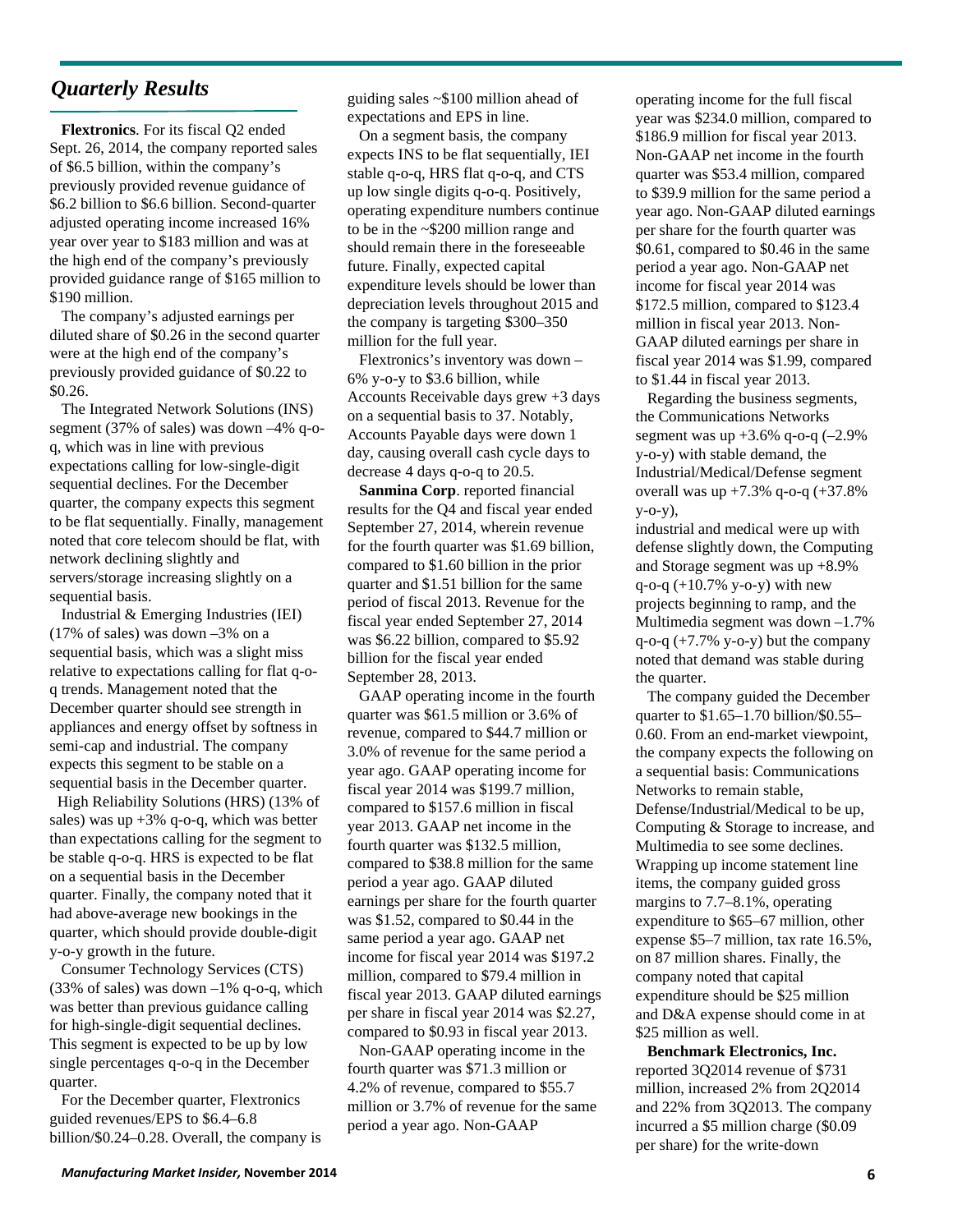of inventory and provisions to accounts receivable associated with the bankruptcy of GT Advanced Technologies. The charges increased cost of sales by \$2 million and SG&A by \$3 million. Operating margins declined 10 bps q-o-q to 4.0% due to negative mix and new program ramps.

Benchmark Electronics announced 51 new program wins in the quarter, with potential annual revenue of \$140– 160 million. Industrial continues to drive the majority of new bookings, representing 51% of new wins in 3Q14, with new wins also strong in Medical and Telecom. These wins point to strong future growth, with Industrial expected to be up 17–18% y-o-y in FY14, based on guidance. Telecom is also expected to see strong growth in FY14, up roughly 41% y-o-y based on guidance, and Benchmark announced that Arris was now a greater than 10% customer. Management highlighted good execution in Computing, but noted that some demand was pulled into 3Q14 from 4Q14, which will result in flat q-o-q growth in this segment in 4Q14, versus a normal seasonal uptick.

Management guidance for 4Q14 was\$710–740 million revenue and EPS of \$0.41–\$0.45.

**Celestica, Inc.** reported revenue of \$1.423 billion (down 5% y-o-y and 3% q-o-q), at the lower end of the company guidance of \$1.40–1.50 billion.

Celestica reported a stronger than expected adjusted operating margin of 3.9% (up 40 bps from the last quarter), exceeding the management expectation of 3.4% at the midpoint. The strong operating margin resulted from a provision recovery that positively impacted gross margin by 15 bps, unusually low SG&A due to certain deferred spending, and favorable FX. Reported adjusted (non-IFRS) gross margin was 7.6%, up 30 bps from the prior quarter. On a yearly basis, gross margin improved 50 bps.

Among Celestica's business segments, the Diversified segment contributed 29% of total revenue, up from 26% a year ago, and grew 7% yo-y, driven by new programs

in industrial, semiconductor, and aerospace & defense. On a sequential basis, the Diversified end market increased 2%, primarily driven by industrial. The Communications segment (40% of sales) decreased 5% q-o-q due to weaker than expected demand from several key customers, and was down 15% y-o-y due to continued weakness in Japan and certain North American telecom program completions in 3Q13. Juniper, a key customer that recently consolidated with Celestica, recently warned that its revenue would be soft, given weak carrier demand in the US. The Server segment (9% of sales) decreased 10% q-o-q, as expected, and 7% y-o-y due to the previously announced insourcing of low-end assembly by Oracle. The Server segment is expected to grow by mid-

single digits q-o-q in 3Q14, driven by seasonality and a new program with an existing customer. Storage segment (17% of sales) revenue was relatively flat q-o-q, but grew 18% y-o-y, driven by new programs launched in 1H14. Consumer segment (5% of sales) sales decreased 14% q-o-q and 25% y-o-y due to program completions and efforts to deemphasize the lower margin, highvolatility segment. The segment is expected to decline by double digits q-o-q in 4Q14.

Celestica guided revenue of \$1.375– 1.475 billion (\$1.425 billion at midpoint) for 4Q14. Adjusted EPS is expected to be \$0.21–0.27. At the midpoint, the company expects operating margins to decline 40 bps to 3.5%, despite expectations for flat top-line growth q-o-q.

### *Company News*

*Acquisitions…* **éolane** (France) has acquired **Bengale Electronique** (France) and **Syscom Electronik** (Germany) in line with its development and expansion strategy. Bengale, an electronics engineering and design firm, specializes in the medical field and is located near Montpellier. Syscom Electronik, a major player in EMS in Berlin, has more than 25 years' experience in PCBA manufacture, prototypes, and small and medium production runs. These acquisitions took place in July 2014.

**Cytta Corp**. (Las Vegas, NV) announced that it has entered into a Letter of Intent with Mr. John Dinovo, owner of **Ditron, Inc.,** to acquire all interest in the corporation. Ditron will provide complete manufacturing services and solutions to support the entire life cycle of products in the aerospace, defense, industrial, networking, transportation, and medical equipment market sectors requiring PCB assembly services. Cytta Corp. will use this acquisition to support its Cytta Connect medical product line and expand the Cytta Data Mobile Platform into additional industry segments… **Staci Corp.**  (LaGrange, OH) has purchased fellow EMS company **EPM Global Services** (Canada) for an undisclosed sum. EPM provides manufacturing and integration services for radio frequency, global positioning satellite, medical device, and digital video/optical technologies. The company has manufacturing locations in Markham, Ontario and Shenzhen, China, plus a purchasing office in Hong Kong. It was founded in 1993. In 2006 it opened a prototype shop in Portsmouth, NH, but closed it a year later. Staci was acquired earlier this year by Centre Lane Partners. It has plants in LaGrange, OH and Dongguan, China… EMS provider **Hanza Holding** (Sweden) has acquired all shares in **KA Elektronik AB**, a Swedish electronics manufacturer. The company will be included in Hanza's Electronics division and is expected to have a positive impact on Hanza's earnings per share.

*Facilities expansion*… **Integrated Micro-Electronics, Inc.** (IMI) (Philippines), the electronics manufacturing services unit of the **Ayala** conglomerate, intends to bolster its operations in Bulgaria, China, and the Philippines next year through the amount it would raise from the sale of common shares awaiting approval from the corporate regulator.

IMI said it plans to use a portion of the proceeds for expansion of its facilities in Jiaxing and Bulgaria, and machinery expansion in the Philippines.